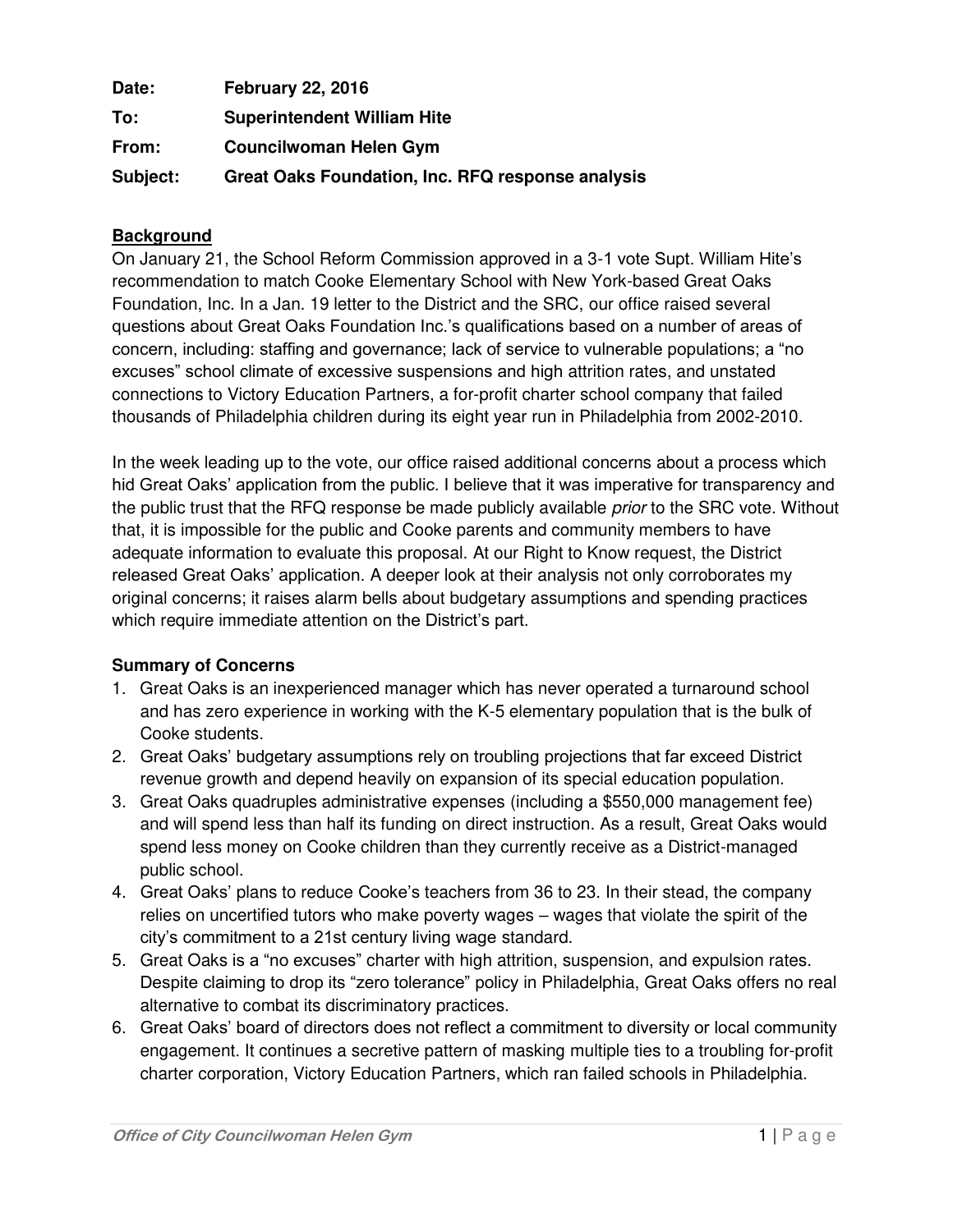### **1. Great Oaks lacks any level of experience in turnaround**

Traditionally, Renaissance providers are required to have a proven track record in turnaround schools. Great Oaks, however, has no experience with school turnarounds or with students younger than sixth grade. Moreover:

- Great Oaks operates only four schools, every single one of which is self-started and is geared towards grades six and up.
- Great Oaks' oldest school has only been operating for five years. Its other three schools have operated for fewer than three years.
- Average school enrollment is 185 students, a fraction of Cooke's 500 student body.
- Not one of its schools has reached full scale capacity.
- Great Oaks schools consistently have lower levels of poverty than similar schools in their host district. Cooke Elementary has a 100% poverty level. Great Oaks' average poverty rate is around 84%.

|                  | <b>Jay Cooke</b><br><b>Elementary</b> | <b>GO-Newark</b> | <b>GO-NYC</b> | GO-<br><b>Bridgeport</b> | GO-<br>Wilmington |
|------------------|---------------------------------------|------------------|---------------|--------------------------|-------------------|
| Age              | N/A                                   | 5 yrs            | 3 yrs         | 2 yrs                    | year              |
| Turnaround       | District public                       | <b>NO</b>        | <b>NO</b>     | <b>NO</b>                | <b>NO</b>         |
| Grades<br>served | $K-8$                                 | $6 - 11$         | $6 - 8$       | $6 - 7$                  | 6                 |
| <b>Size</b>      | 500                                   | 230              | 200           | 216                      | 200               |
| Poverty level    | 100%                                  | 80%              | 85%           | 85%                      | 85%               |

### *Erratic performance:*

Great Oaks is an inexperienced manager whose limited data makes it impossible to reach an informed decision on the company's effectiveness. The company's oldest school has just three years of data to examine, while its most recent school opened just over a year ago and has almost no meaningful data. Still, Great Oaks' limited data indicates areas of concern.

- Great Oaks highlights its Newark school for outstanding improvement in student test scores. However, it fails to mention that its Newark school began with a cohort of 99 students and, five years later, the same cohort has dwindled to only 40 students.
- Great Oaks-Bridgeport scored in the lowest one percent of schools in Connecticut with only 11% of  $6<sup>th</sup>$  graders proficient in reading, and 3% of students proficient in math.
- Great Oaks-New York City, with only one year of data available, saw a 12% increase in reading scores but less than one percent increase in math.

## **2. Great Oaks' budgetary assumptions do not match District projections**

*Great Oaks' budgetary assumptions rely on troubling projections that far exceed District revenue growth and depend heavily on expansion of its special education population.* 

Great Oaks' (GO) charter contract in its first year alone is anticipated at \$5,977,894 – a 50% spending increase over Cooke's current school-based budget allotment of \$3,962,63. Great Oaks projects 5.63% annual revenue growth compared to a 1.29% growth projection by the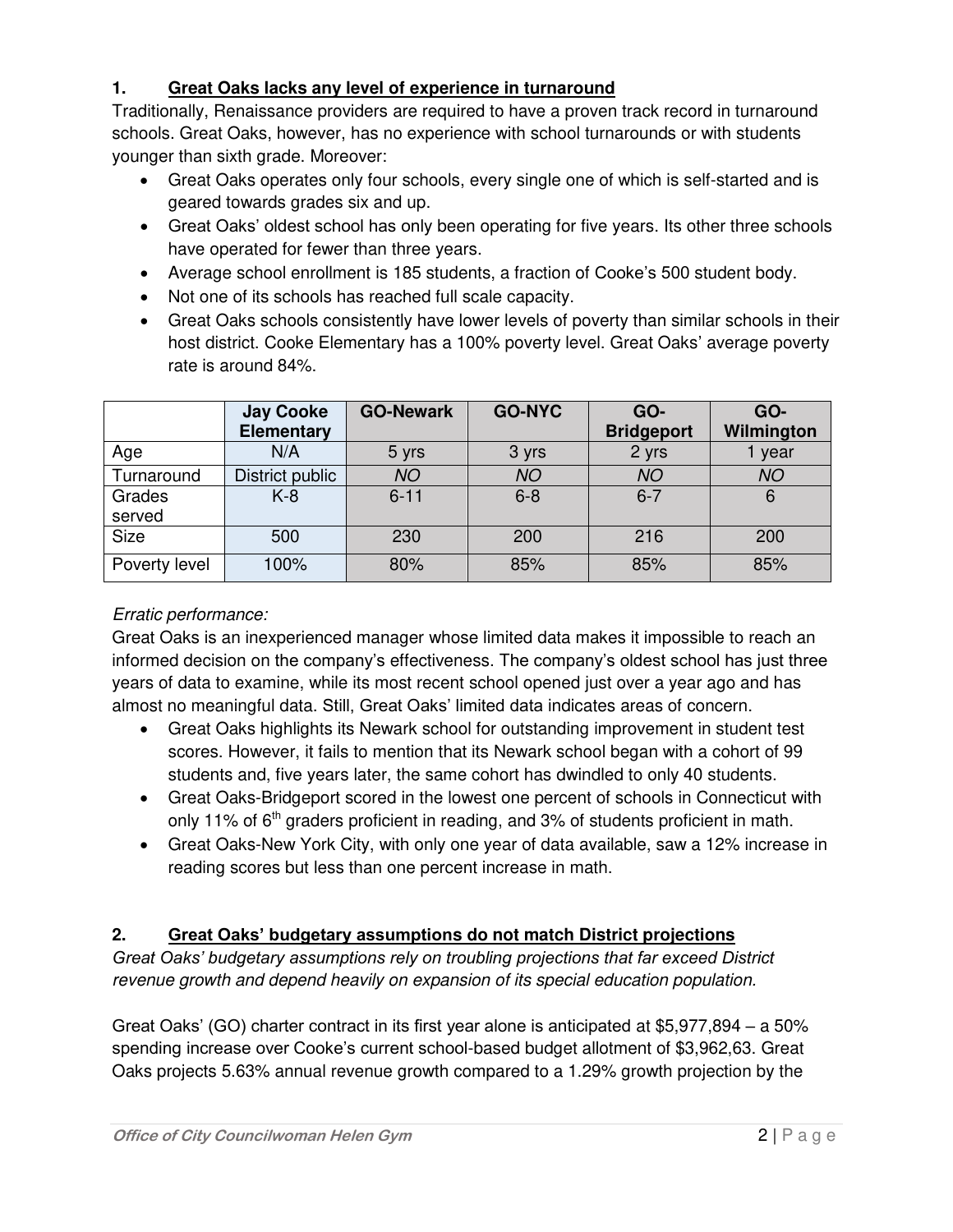District (see below). While Cooke families and staff have complained of a dearth of resources, Great Oaks' revenue projections promise a \$576,190 fund balance in a mere five years. We do not believe this assumption to be reasonable, much less responsible.





Great Oaks' balances its budget off the anticipated expansion of Cooke's special education population. One-third of Great Oaks' revenue relies on special education funding. In the first year alone, Great Oaks intends to see a 33.3% spike in the number of students identified as special education. Over the course of its five-year contract, Great Oaks intends to grow its special education population from 60 students to 96 students – a more than 60 percent jump in a neighborhood elementary school.

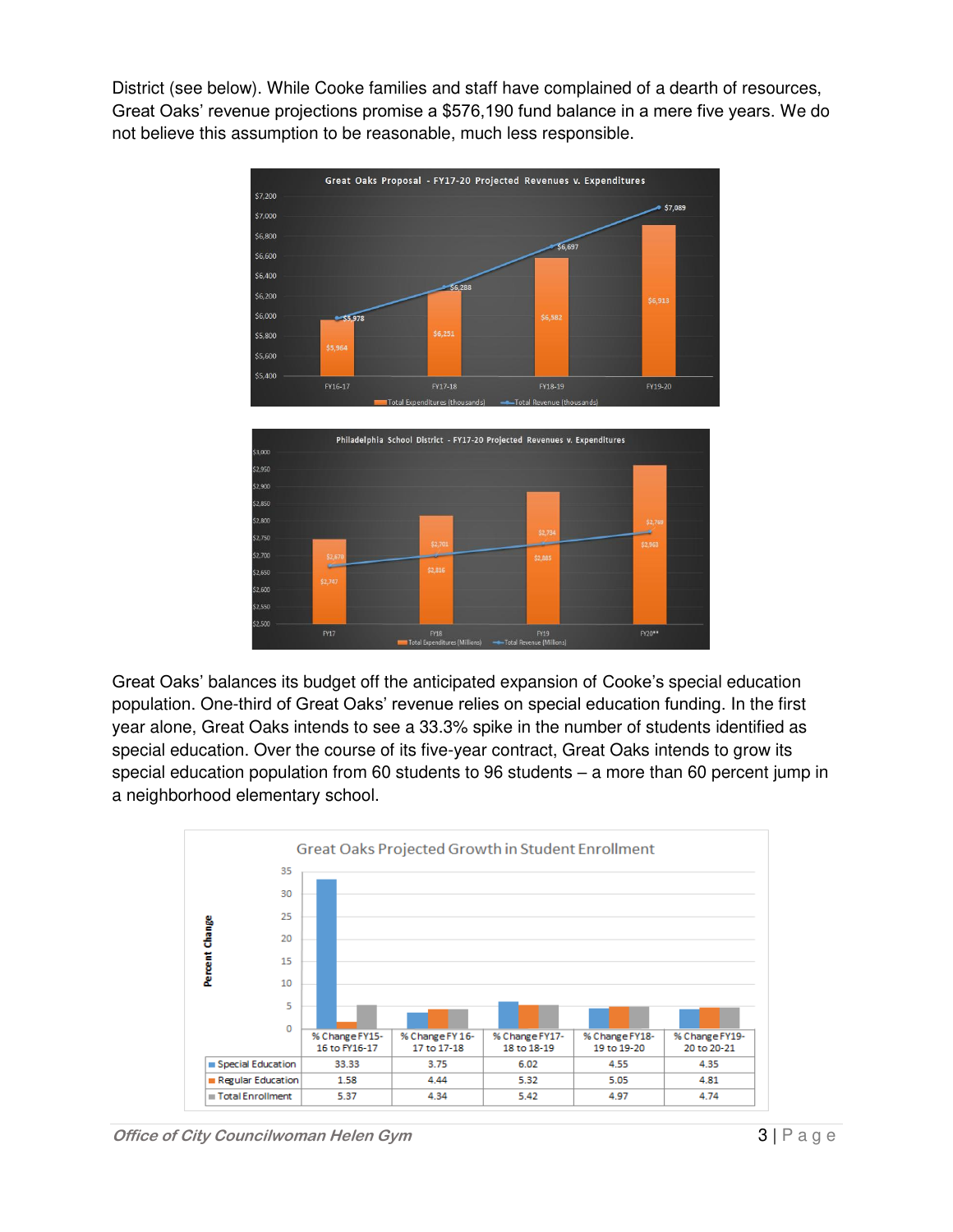We raise this concern not just in the context of questionable assumptions. Financial watchdogs have flagged charters' exploitation of special education funding as a way to pad their budgets.<sup>1</sup> It is thus deeply problematic that Great Oaks' budget depends on a massive increase in its special education population but slashes its staffing investment in this same area.

# **3. Great Oaks' Proposed Budget vs. Cooke Elementary Budget:**

*Great Oaks has excessive administration and consulting costs that quadruples administrative expenses and results in less than half its monies going toward direct instruction.* 

Cooke currently spends 85% of its budget on direct instruction. Under the Great Oaks proposal, the charter company would increase administrative spending to 55% of the budget, leaving less than half its money to be spent on instruction. As a result, **Great Oaks will spend less money on the instructional needs of Cooke children than they currently receive as a Districtmanaged public school.** 





Among Great Oaks' most questionable expenses:

- a. A **\$550,000 "management fee"** that takes away \$1,000 from each and every student.
- b. **An allotment for \$460,000 to cover housing** for 59 low-paid tutors.
- c. **Gives away \$600,000 for "contracted services."** Cooke currently spends just \$2,000 in outside contracts.
- d. Great Oaks' **MWBE participation goal is a feeble 5-10 percent**, far below the city's own 25% participation rate.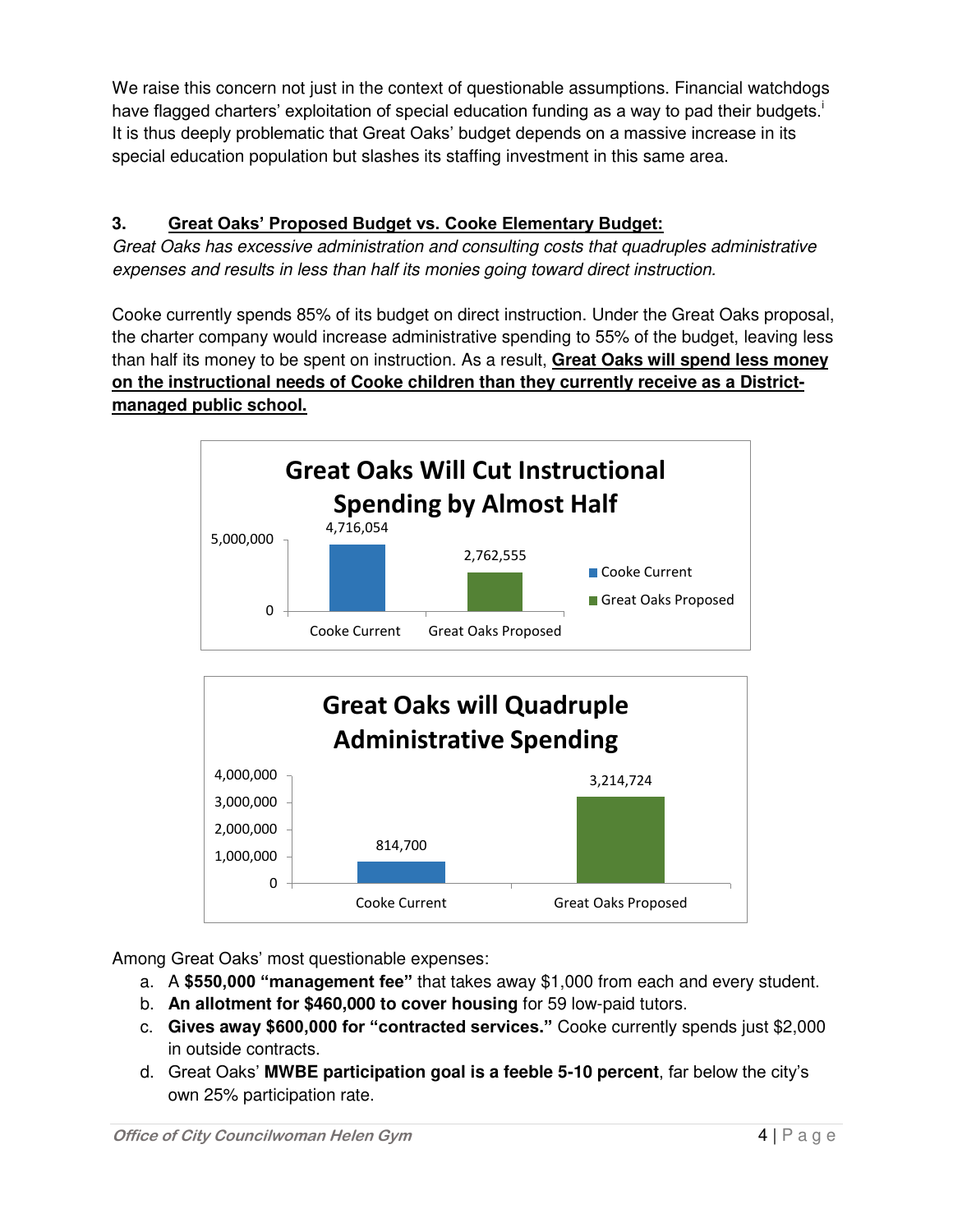| <b>G.O. ADMINISTRATIVE BUDGET</b> |
|-----------------------------------|
|                                   |

**G.O. INSTRUCTIONAL BUDGET** 

| Admin Budget (ED, admin<br>staff, instructional mgr,<br>directors/coordinators) | \$1,141,639          | Teachers (23)                                                            | \$1,701,861          |
|---------------------------------------------------------------------------------|----------------------|--------------------------------------------------------------------------|----------------------|
| Management fee                                                                  | \$550,000            | <b>Tutor Corps Staff</b>                                                 | \$118,685            |
| Addtl management (audit,<br>payroll, technology, copiers)                       | \$146,000            | Tutors (59)                                                              | \$583,536            |
| Recruitment expenses                                                            | \$30,000             | Social Worker                                                            | \$73,473             |
| <b>Professional Development</b>                                                 | \$50,000             | Supplies (books, testing,<br>uniforms, activities/field<br>trips, other) | \$285,000            |
| Rent, utilities, insurance                                                      | \$346,000            |                                                                          |                      |
| Addtl property costs<br>(depreciation, janitorial, etc.)                        | \$476,700            |                                                                          |                      |
| Tutor housing                                                                   | \$460,800            |                                                                          |                      |
| Fund balance                                                                    | \$13,585             |                                                                          |                      |
| <b>Total Administration</b>                                                     | \$3,214,724<br>(55%) | <b>Total Instruction</b>                                                 | \$2,762,555<br>(45%) |

### 4. **Great Oaks' staffing reduces quality instruction, enforces poverty wages**

Great Oaks' staffing plans do not meet Cooke's students' needs. Cooke, like all Philadelphia public schools, is under resourced and high need (100% poverty, 12% special education, 10% ELL). High need students require specialized instruction. Instead of increasing high quality instruction, Great Oaks' primary financing and pedagogical strategy relies on reducing the number of certified teachers by almost one-third and replacing them with uncertified low-wage personnel.

- Great Oaks will reduce the total number of teachers from 36 (currently) to just 23 teachers total, even as it projects steady enrollment growth each year.
- In its first year of operation, Great Oaks plans to reduce its special education staff by more than half (from 7 teachers to 3) even as it plans to grow its special education population by over a third. Great Oaks has budgeted one social worker to serve its 500+ student population but does not have a single nurse or counselor on its payroll.
- Great Oaks' staff is comprised primarily of 59 tutors, uncertified individuals who make just \$7,000 per year, or \$4.86 per hour<sup>ii</sup>.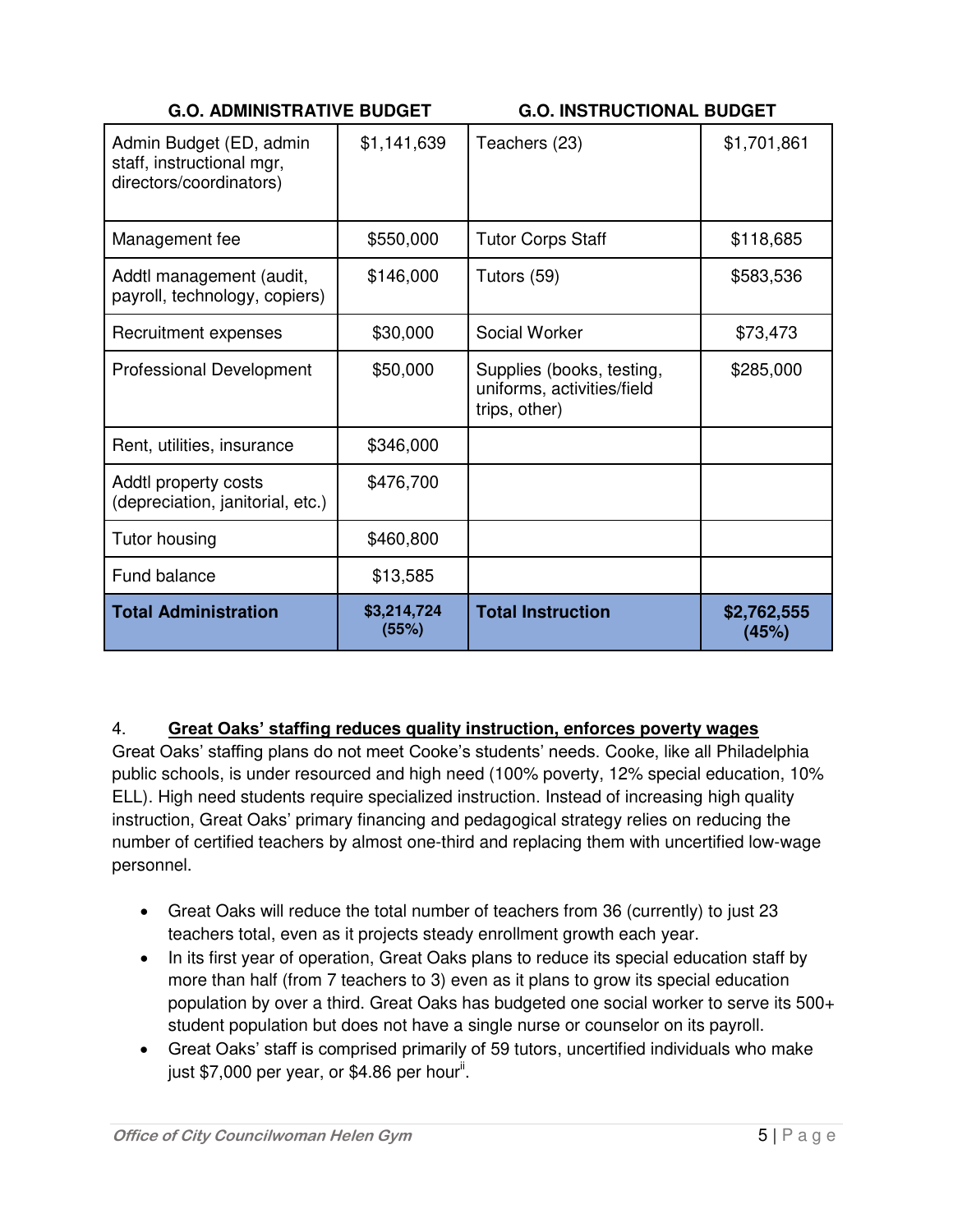Tutor supervisors would make just \$12,000 per year, or \$8.33 per hour. Both salary categories fall below the City's commitment to a living wage standard for contractors and subcontractors.

|                          | <b>Cooke</b> | <b>Great Oaks</b> | Percentage<br><b>Reduction</b> |
|--------------------------|--------------|-------------------|--------------------------------|
| Regular Ed               | 29           | 20                | $-31%$                         |
| <b>Special Education</b> |              | 3                 | -57%                           |
| <b>TOTAL</b>             | 36           | 23                | $-36%$                         |

# **Great Oaks' staff cuts**

An additional note on special education. As one of its alleged "strengths," Great Oaks references its ability to support students with special needs but gives no specifics and certainly allocates no clear budgetary resources toward it. Its application makes vague references to mission and track record yet provides no evidentiary data demonstrating either. Instead Great Oaks makes clichéd references to "high expectations," building relationships, and "preparing every student for success." Jay Cooke Elementary, however, has very specific special education instructional needs, including an autistic support class. Great Oaks relies on massive growth in special education as a revenue source yet fails to demonstrate that it intends to actually meet the needs of special education students.

## 5. **Great Oaks' "no excuses" culture is not fit for Philadelphia kids**

*Great Oaks is a "no excuses" charter with high attrition, suspension, and expulsion rates. Despite claiming to drop its "zero tolerance" policy in Philadelphia, Great Oaks offers no real alternative to its discriminatory practices.* 

### **Suspensions**

In its charter application, Great Oaks acknowledged its problems with attrition, suspension and expulsion. Each of Great Oaks' charter schools employ overly punitive discipline policies such as out-of-school suspensions that disproportionately impact minority and male students and fail to make schools safer.

## Out-of-School Suspensions:

a. Great Oaks has issued nearly 400 suspensions for the 540 students in Newark, New York, and Bridgeport.

## In-School Suspensions:

- a. GO-Bridgeport and GO-New York City issued an additional 73 in-school suspensions in one academic year.
- b. GO-Newark in-school-suspension data is not available for years 2012-13, 2013- 14, 2014-15.
- c. GO-NYC stopped making in-school-suspension data publicly available in the 2014-15 school year.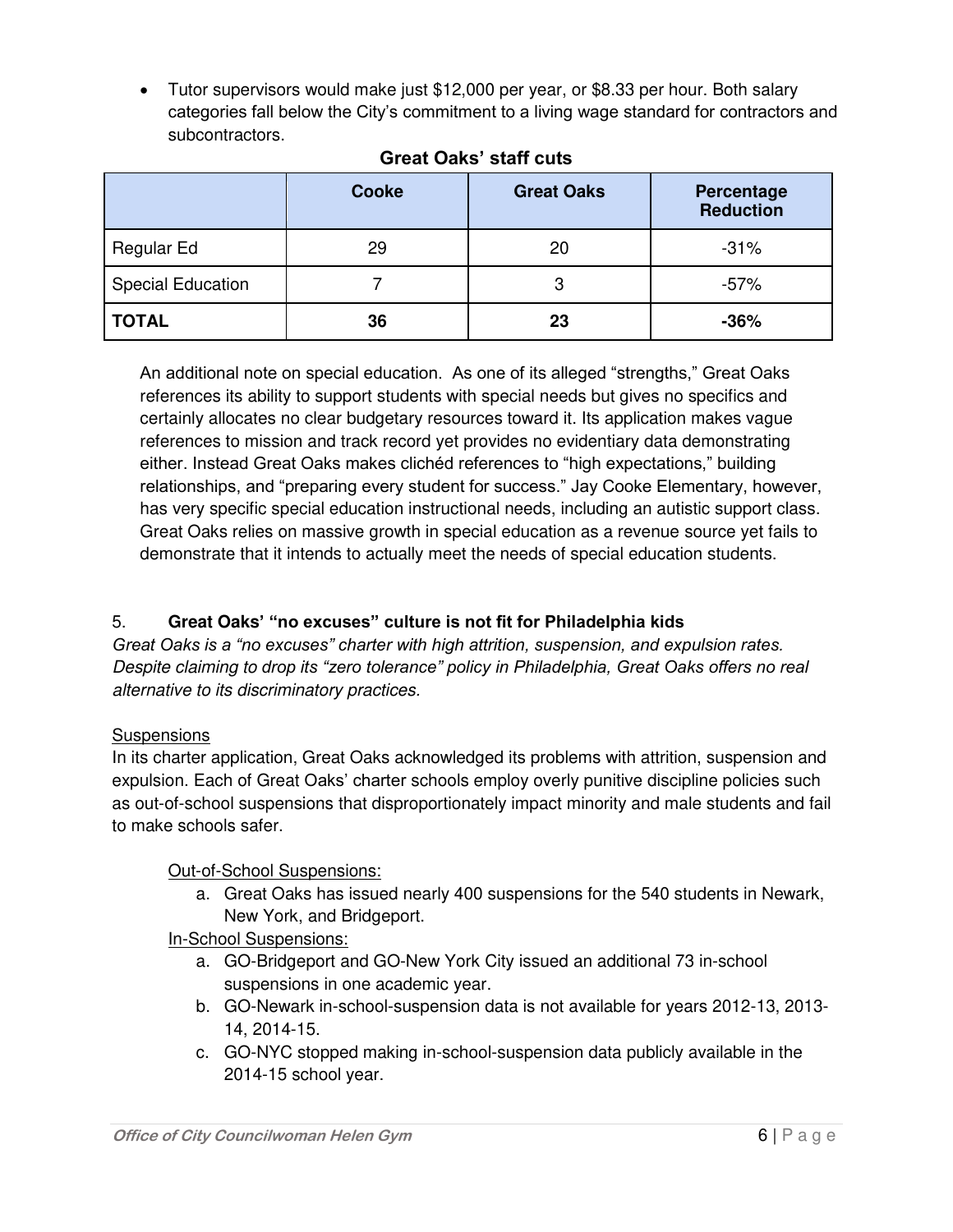## **Great Oaks' Suspension Rates**

| School           | <b>Student Enrollment</b> | <b>Out-of-School Suspensions</b> |
|------------------|---------------------------|----------------------------------|
| <b>GO-Newark</b> | 133                       | 177 (for SY 2012-2014)           |
| GO-NYC           | 193                       | 69 (for SY 2013-2015)            |
| GO-Bridgeport    | 216                       | 125 (for SY 2014-2015)           |

### Management and school culture

School District officials informed us that Great Oaks will not employ a "no excuses" approach in violation of SDP policies. Nevertheless, Great Oaks' application demonstrates limited knowledge of and lack of effort toward developing alternative practices.

- Just as Great Oaks' academic program is basic and remedial, its classroom management program relies on crude carrot-stick approaches such as demerits and "redeemable" reward coupons.
- Great Oaks defines 10 "non-negotiable" actions, most of which are highly subjective: "respect for all"; "follow the dress code"; "be prepared for class"; and "complete all assignments with academic honesty and integrity."
- The school actively fosters humiliating methods to address student behavior such as daily postings of each student's demerit point totals, and increasing student consequences in correlation to demerit point totals.
- The school does not have a holistic approach to culture and discipline, does not mention the role of professional development and training as it relates to discipline, and makes no reference to PBIS, trauma-informed care, or Restorative Justice practices that are highly respected, research-based approaches to pedagogy and climate.

Great Oaks' own application acknowledged that one of its major challenges is overcoming a leadership transition to address Great Oaks' problems around climate and culture. In its application it cites a "founding school leader who came out of a no excuse charter network and implemented a strict code of conduct for middle school students." It is worth noting that Mr. Michael Duffey remains as Great Oaks' Board President, and is also the managing director of the for-profit charter chain Victory Education Partners which operates "no excuses" charters. Mr. Duffey intends to spend one-fifth of his time at Cooke. Clearly, the leadership problems remain.

### 6. **Great Oaks and Victory Education Partners**

Great Oaks has failed to clarify with the District or the public its foundation board members' ties to Victory Education Partners, a for-profit charter school company that failed thousands of Philadelphia children and squandered millions of dollars during its eight years in Philadelphia from 2002-2010. Steven Klinsky, the founder of Victory, and Michael Duffy, the company's current managing director, are Great Oaks' board chair and president respectively.<sup>iii</sup> Klinsky's